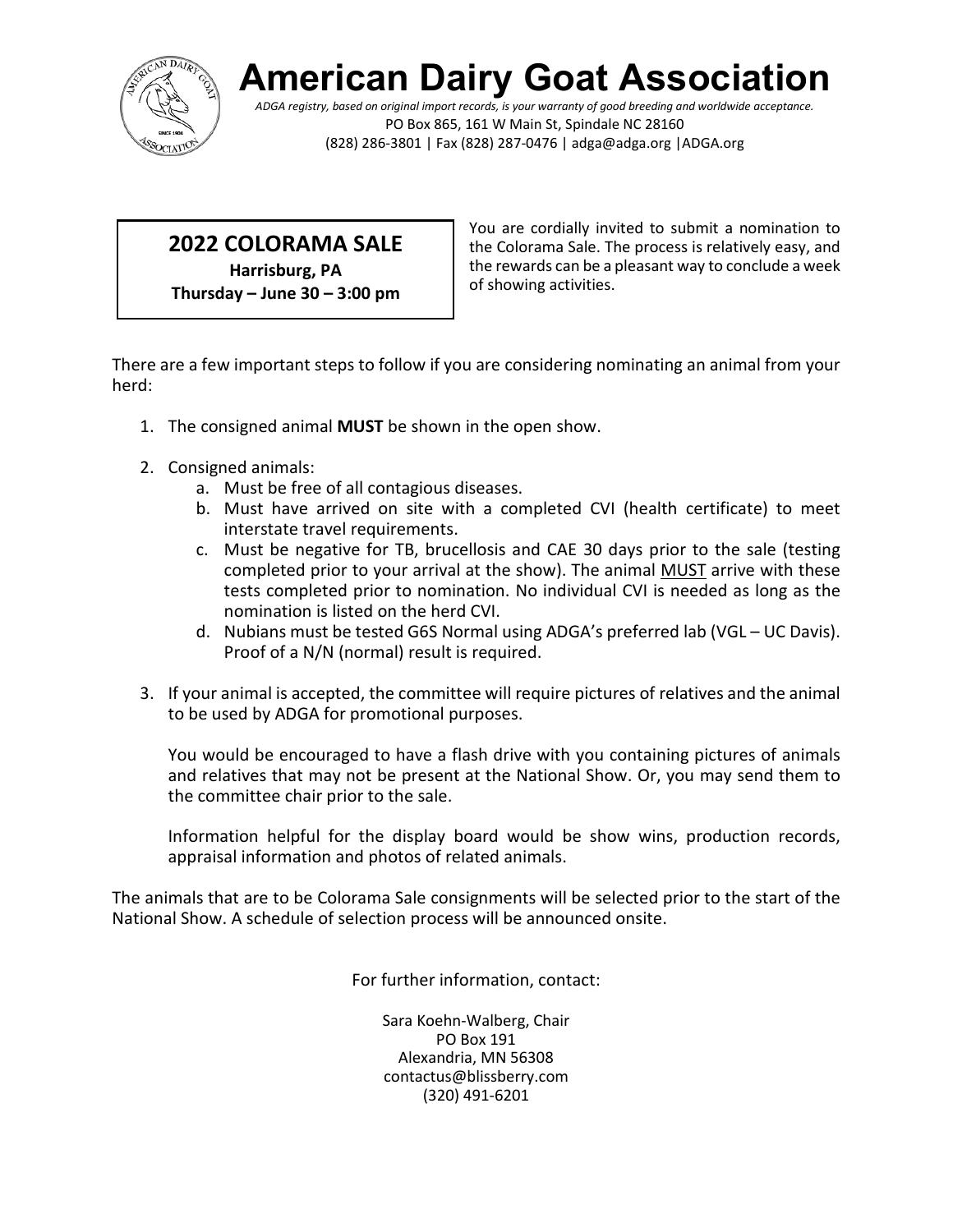### 2022 ADGA Colorama Sale ♦ Harrisburg, PA ♦ June 30

## **NOMINATION FORM**

| SHOW RECORD: |                        |            |                                                                                           |              |
|--------------|------------------------|------------|-------------------------------------------------------------------------------------------|--------------|
| AGE          | <b>SHOW</b>            | <b>WIN</b> | # IN CLASS                                                                                | <b>JUDGE</b> |
|              |                        |            |                                                                                           |              |
|              |                        |            |                                                                                           |              |
|              |                        |            | PEDIGREE: List Production and/or Show Information Below Name and Registration Number.     |              |
|              |                        |            |                                                                                           |              |
|              |                        |            |                                                                                           |              |
|              |                        |            |                                                                                           |              |
|              |                        |            |                                                                                           |              |
|              |                        |            |                                                                                           |              |
|              |                        |            |                                                                                           |              |
| п.           | <b>CAE INFORMATION</b> |            |                                                                                           |              |
|              |                        |            |                                                                                           |              |
|              |                        |            | ■ Testing complete (Including TB, CAE, Brucellosis. G6S Normal if applicable)? □ YES □ NO |              |
|              |                        |            |                                                                                           |              |
|              |                        |            |                                                                                           |              |
|              |                        |            |                                                                                           |              |
|              |                        |            |                                                                                           |              |
|              |                        |            |                                                                                           |              |

Each animal selected for the sale will incur a \$20 nomination fee. This fee will be accessed to your ADGA account. Please review Terms of Sale on reverse side.